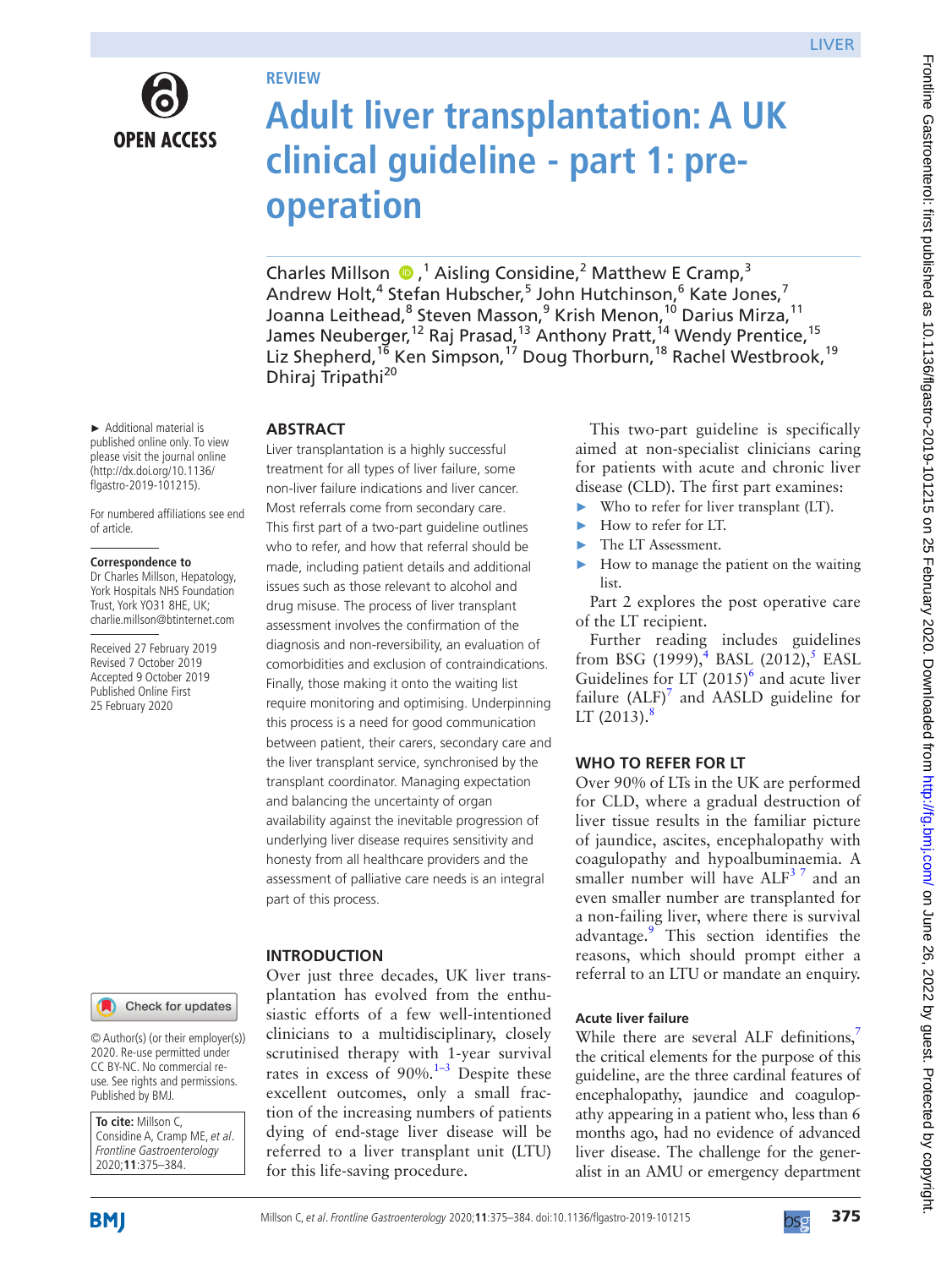<span id="page-1-0"></span>

| <b>Table 1</b> When referral/discussion with the LTU is required for a patient with $ALF7$                                                                                                                                                                                                                                    |                                                                                                                                                                                                                                                                              |  |
|-------------------------------------------------------------------------------------------------------------------------------------------------------------------------------------------------------------------------------------------------------------------------------------------------------------------------------|------------------------------------------------------------------------------------------------------------------------------------------------------------------------------------------------------------------------------------------------------------------------------|--|
| <b>Paracetamol induced acute liver failure</b>                                                                                                                                                                                                                                                                                | Non-paracetamol induced acute liver failure                                                                                                                                                                                                                                  |  |
| Arterial pH <7.30 or HCO <sub>3</sub> <18<br>$\triangleright$ INR > 3.0 on day two or > 4.0 thereafter<br>$\triangleright$ Oliguria and/or AKI<br>Altered level of consciousness<br>$\blacktriangleright$ Hypoglycaemia<br>$\blacktriangleright$ Elevated arterial lactate (>4 mmol/L) unresponsive to fluid<br>resuscitation | $\blacktriangleright$ pH <7.30 or HCO <sub>3</sub> <18mmol/l<br>$\blacktriangleright$ INR $>1.8$<br>$\triangleright$ Oliguria/renal failure or Na <130 mmol/L<br>Encephalopathy, hypoglycaemia or metabolic acidosis<br>$\triangleright$ Bilirubin > 300 umol/L (17.6 mg/dL) |  |

AKI, acute kidney injury; ALF, acute liver failure; CLF, chronic liver failure; INR, international normalised ratio; LT, liver transplantation; LTU, liver transplant unit.

environment is establishing the diagnosis of severe liver injury quickly and minimising the delay in seeking help.<sup>10</sup> Early discussions with LTU enable decisions on comorbidities or contraindications to LT (see below) to be addressed before hepatic encephalopathy develops and safe transfer becomes too high-risk.

#### Causes of ALF

Liver

Despite changes to packaging, paracetamol (acetaminophen) poisoning remains the the most common cause for ALF in the UK.<sup>11</sup> The next most common cause is non-A-to-E hepatitis, then other drug induced liver injuries (prescribed, herbal and proscribed), viral hepatitis and ischaemic hepatitis. Malignancy (primary or secondary), pregnancy (AFLP/HELLP), vascular (including Budd-Chiari Syndrome) and metabolic disorders are rarer causes.

Alcoholic hepatitis is considered in the CLD section, as is acute on chronic liver failure (AoCLF).

#### When to consider referral/discussion with the LTU in ALF

Once diagnosed, the ALF patient should be managed in an HDU environment and discussed with a LTU (see [table](#page-1-0) 1). Important details include any history of paracetamol ingestion (timing, frequency, 'staggered'), pregnancy, other drugs (prescribed, herbal or proscribed), comorbidity (mental and physical health), laboratory results (including PT, pH, arterial lactate, glucose, renal function, viral screen, autoantibodies and immunoglobulins) and liver imaging. Ideally, patients are safer transferred *before* encephalopathy appears, although there is little published guidance covering this important issue.

[Table](#page-1-0) 1 outlines clinical features in paracetamol and non-paracetamol ALF that correlate with poor outcome and mandate referral. Rarely, non-paracetamol ALF, can present with ascites, deep jaundice and even variceal haemorrhage, where the short history remains the only clue to ALF.

#### **Chronic liver failure**

CLF occurs on the background of established liver cirrhosis. The typical clinical features include jaundice, ascites, encephalopathy, sarcopenia along with laboratory features, such as hypoalbuminaemia and coagulopathy, often associated with a rising creatinine and

hyponatraemia as liver disease advances. [Box](#page-1-1) 1 describes common causes of  $CLF<sup>12</sup>$  $CLF<sup>12</sup>$  $CLF<sup>12</sup>$ 

#### **Acute on chronic liver failure**

Acute-on-chronic liver failure (AoCLF) is a syndrome characterised by acute decompensation of CLD associated with organ failures and high short-term mortality. Sepsis, active alcoholism and relapse of chronic viral hepatitis are the most common reported precipitating factors, but still only account for perhaps half the cases, the remainder have no identifiable trigger. The poor prognosis mimics that seen in ALF and mandates an expedited triage and consideration for LT. However, while LT remains the definitive treatment, sadly very few prove suitable.<sup>13</sup>

#### **When to consider referral/discussion with the LTU in CLF or AoCLF**

Liver transplantation should be considered, when a patient with established liver disease develops any of the typical features of decompensation [\(figure](#page-2-0) 1). As decompensation correlates with rising morbidity and mortality, the supervising clinician should reflect on the key considerations outlined below.

## **Box 1 Causes of chronic liver failure (CLF)**

#### <span id="page-1-1"></span>**Causes of CLF:**

- ► Alcohol.\*
- ► Non-alcoholic fatty liver disease.
- ► Chronic viral hepatitis (B, C and D).
- Autoimmune liver disease (Primary Biliary Cholangitis, Primary Sclerosing Cholangitis, Autoimmune Hepatitis and overlap syndromes).
- ► Wilson's disease.
- Genetic haemochromatosis.
- ► Alpha-1 antitrypsin deficiency.
- ► Secondary sclerosing cholangitis.
- ► Congenital hepatic fibrosis and other congenital or hereditary liver diseases.

\* Alcoholic hepatitis tends to present acutely, frequently with no history of liver disease. Most patients recover with abstinence, but recent studies have demonstrated excellent outcomes with liver transplant in highly selected patients.<sup>444</sup>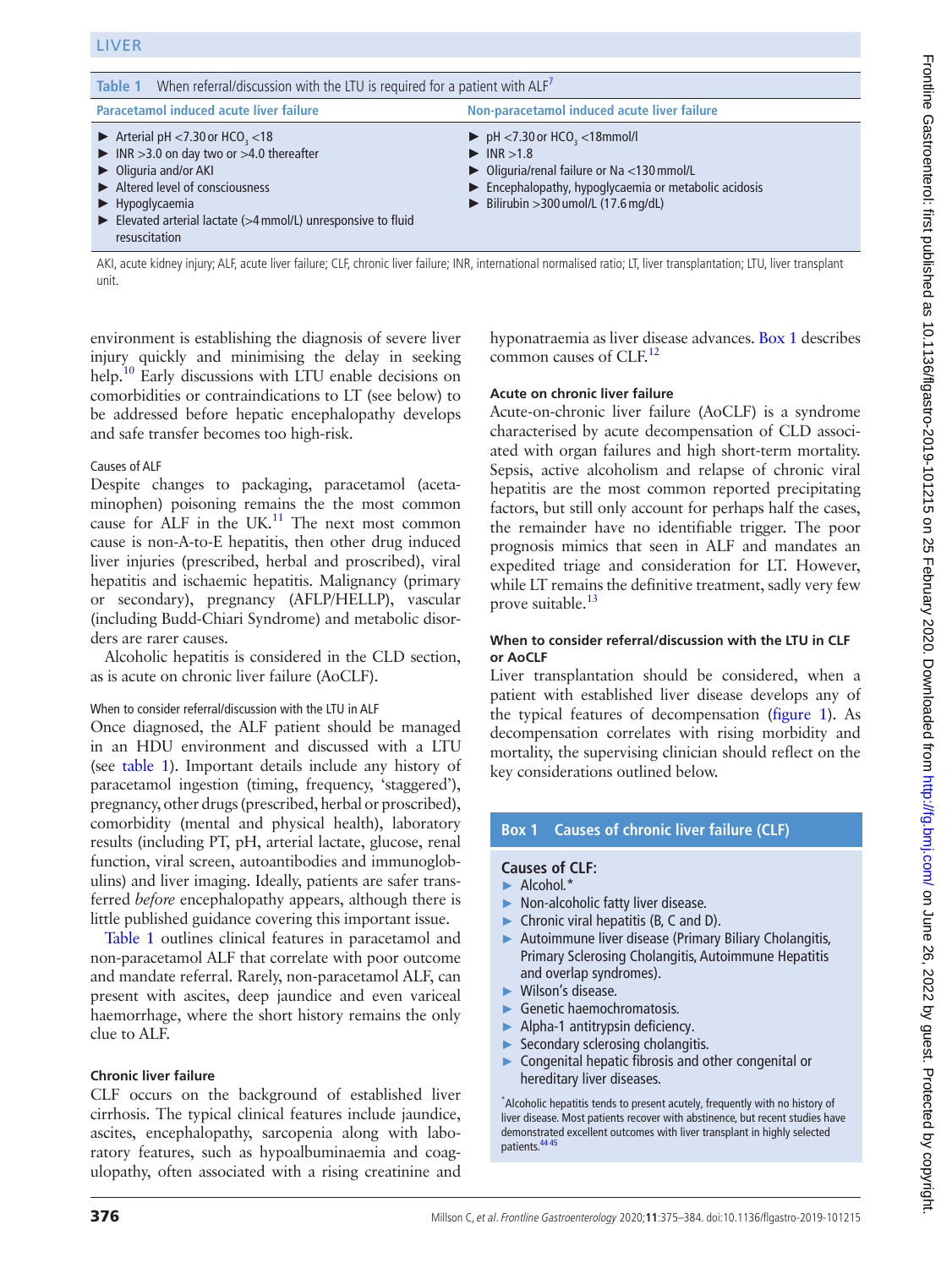| EPATI<br>릅 | Jaundice<br>Ascites<br>Variceal haemorrhage |
|------------|---------------------------------------------|
| ш          | Hepatic encephalopathy                      |

<span id="page-2-0"></span>**Figure 1** Clinical features of hepatic decompensation.

Key considerations in patients with hepatic decompensation

- 1. Is the decompensation potentially reversible (for example with abstinence in the case of ALD or with anti-virals in untreated chronic viral hepatitis)\* or
- 2. If not reversible, is the patient suitable for LT\*? or
- 3. Are there any contraindications to LT such as comorbidity which preclude transplant\* (see table 5) or
- 4. If not currently suitable for transplant, could a patient become suitable with treatment or an intervention\*? **\****If in any doubt, seek advice from local LTU*

Bear in mind that it is possible for a patient to be too unwell for LT *if* the referral is made too late.

To aid with the assessment of suitability for referral, the UK Model for End-Stage Liver Disease (UKELD) score can be calculated. The UKELD score is devised from patient's INR, serum sodium, creatinine and bilirubin [\(https://www.odt.nhs.uk/transplantation/](https://www.odt.nhs.uk/transplantation/tools-policies-and-guidance/calculators/) [tools-policies-and-guidance/calculators](https://www.odt.nhs.uk/transplantation/tools-policies-and-guidance/calculators/)/).<sup>14</sup> UKELD scores ≥49 indicate survival advantage for LT over conservative management in patients with irreversible decompensation.

Patients with decompensated CLD, unsuitable for LT, should have this conclusion documented and receive symptom-directed care.

#### **Non-liver failure indications for liver transplantation**

Some patients will still benefit from LT, even though their liver is not failing (i.e, likely to cause death within 12 months). This would include patients with cirrhosis and a UKELD score under 49, such as PBC patients with intrac[table](#page-2-1) pruritus (see table 2).<sup>[5 6 8 15](#page-8-2)</sup>

## **How to refer for LT**

The next step is referral to the nearest LTU (see online supplementary [appendix 1](https://dx.doi.org/10.1136/flgastro-2019-101215)). For ALF patients, a telephone referral is obligatory, but for all other indications, a written referral suffices. Email may speed the referral process, but correspondence with a named individual in LTU encourages collaborative dialogue between referring and transplant physicians. Most referrals for CLD patients come from secondary care hepatologists or gastroenterologists, but referrals are welcomed from any source in primary or secondary care.

#### **What will the LTU want to know?**

The LTU will require details of the primary liver disease and its complications, comorbidity, compliance issues, alcohol or drug misuse, family support, previous abdominal surgery and cancer.

A sample transplant assessment tool used is attached as online supplementary [appendix 2](https://dx.doi.org/10.1136/flgastro-2019-101215), but shouldn't replace a letter covering the above issues.

<span id="page-2-1"></span>

| Variant syndromes*<br>Hepatocellular carcinoma (HCC)t<br>$\blacktriangleright$ Up to 25% of liver transplants in UK have HCC<br>$\blacktriangleright$ Hepatopulmonary syndrome<br>Persistent and intractable pruritus<br>Associated with most CLD (HBV, HCV, ALD, NAFLD, autoimmune liver<br>Polycystic liver disease<br>disease, haemochromatosis) and Aflatoxin ingestion<br>Current LT selection criteria:<br>$\blacktriangleright$ Familial hyperlipidaemia<br>$\blacktriangleright$ Recurrent cholangitis<br>$-$ Single tumour $<$ 5 cm in diameter, or                                                                                                                                                                                                                                                                                                                                                                                                                 | Other aetiologies (non-liver failure) suitable for $LT^{56815}$<br>Table 2 |  |
|------------------------------------------------------------------------------------------------------------------------------------------------------------------------------------------------------------------------------------------------------------------------------------------------------------------------------------------------------------------------------------------------------------------------------------------------------------------------------------------------------------------------------------------------------------------------------------------------------------------------------------------------------------------------------------------------------------------------------------------------------------------------------------------------------------------------------------------------------------------------------------------------------------------------------------------------------------------------------|----------------------------------------------------------------------------|--|
|                                                                                                                                                                                                                                                                                                                                                                                                                                                                                                                                                                                                                                                                                                                                                                                                                                                                                                                                                                              |                                                                            |  |
| $\blacktriangleright$ Familial amyloidosis<br>- Up to five tumours all $\leq$ 3 cm, or<br>$\blacktriangleright$ Hepatic epithelioid haemangioendothelioma<br>- Single tumour $>5$ cm and $\leq$ 7 cm in diameter if no progression over 6<br>months (larger HCC's can be 'downstaged' by local therapies and then<br>$\triangleright$ Nodular regenerative hyperplasia<br>Expedition Hereditary haemorrhagic Telangectasia<br>considered for transplantation)<br>$\triangleright$ Ornithine transcarbamylase deficiency<br>$-$ AFP <1000<br>• Glycogen storage disease: symptomatic or presence<br>of hepatic adenoma(s)<br>$\blacktriangleright$ Primary hyperoxaluria: presence of renal impairment<br>$\blacktriangleright$ Porphyria<br>$\blacktriangleright$ Maple syrup urine disease<br>Portopulmonary hypertension<br>Consider referral if raised mean pulmonary artery pressure<br>$(\geq 25 \text{ mm Hg})$ , PVR > 120 dynes/s/cm <sup>-5</sup> : PCWP < 15 mm Hg |                                                                            |  |

\*A variant syndrome is a patient with chronic liver disease whose UKELD score is <49.

†All patients with HCC should be managed within a Liver cancer MDT, which would be expected to recommend referral for liver transplantation as one of the potential 'outcomes'.

AFP, alpha foetoprotein; ALD, alcoholic liver disease; CLD, chronic liver disease; HBV, hepatitis B virus; HCV, hepatitis C virus; NAFLD, non alcoholic fatty liver disease; PCWP, pulmonary capillary wedge pressure; PVR, pulmonary vascular resistance.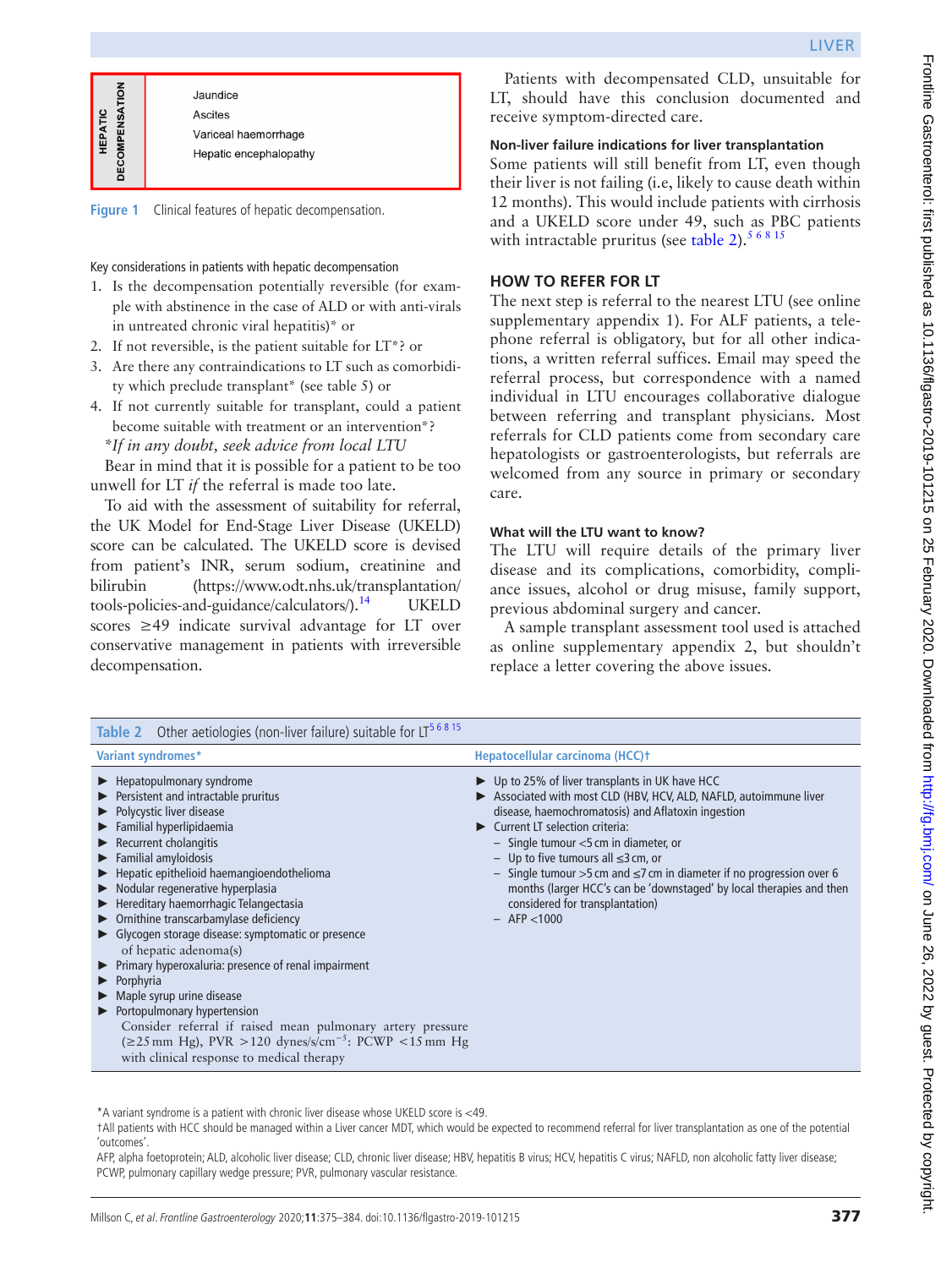<span id="page-3-0"></span>

| Local investigations and key information to include in referral letter (more details in online supplementary appendices 3-5)<br>Table 3 |                                                            |                                                                      |  |  |
|-----------------------------------------------------------------------------------------------------------------------------------------|------------------------------------------------------------|----------------------------------------------------------------------|--|--|
| <b>Comorbidity</b><br>(include all details of pathologies,<br>and important negatives)                                                  | <b>Investigations</b><br>(general investigations as below) | <b>Disease-specific investigations</b>                               |  |  |
| Cardiovascular                                                                                                                          | Chest X-ray                                                | PSC: colonoscopy and recent liver imaging                            |  |  |
| Respiratory                                                                                                                             | ECG                                                        | PBC/AIH: drug history                                                |  |  |
| Renal                                                                                                                                   | Echocardiogram                                             | Hepatitis B: screening tests and viral load                          |  |  |
| Bone                                                                                                                                    | Oxygen Saturation                                          | Hepatitis C: details of treatment                                    |  |  |
| <b>HIV</b>                                                                                                                              | Analysis of Ascites                                        | HCC: recent imaging and MDT discussions                              |  |  |
| Obesity                                                                                                                                 | Endoscopy                                                  | PLD/PLKD: brain imaging for Berry aneurysms                          |  |  |
| Surgical/anaesthetic history                                                                                                            | Nutritional assessment                                     | Budd-Chiari syndrome: history of shunts.                             |  |  |
| Nutrition                                                                                                                               | Assessment of the performance status                       | Wilson's disease: details of treatments                              |  |  |
| Metabolic syndrome                                                                                                                      | Up to date blood tests and UKELD                           | Encephalopathy: brain imaging, ammonia, number connection tests      |  |  |
| Non-hepatic cancer                                                                                                                      | Adherence/addiction                                        |                                                                      |  |  |
| Infectious disease                                                                                                                      |                                                            | Ascites: number of drains, episodes of SBP                           |  |  |
| Social support                                                                                                                          |                                                            | Alcohol related liver disease: period of abstinence, engagement with |  |  |
| <b>Disabilities</b>                                                                                                                     |                                                            | addiction services and so on                                         |  |  |
| Alcohol and substance abuse                                                                                                             |                                                            |                                                                      |  |  |
| Mental health                                                                                                                           |                                                            |                                                                      |  |  |
| Smoking                                                                                                                                 |                                                            |                                                                      |  |  |

AIH, Autoimmune Hepatitis; ArLD, Alcohol related Liver Disease; HCC, Hepatocellular Carcinoma; MDT, Multi Disciplinary Team; NG, Naso-gastric; NICE, National Institute for Health & Care Excellence; PBC, Primary Biliary Cholangitis; PLD/PLKD, Polycystic Liver Disease/Polycystic Liver & Kidney Disease; PSC, Primary Sclerosing Cholangitis; SBP, Spontaneous Bacterial Peritonitis; TC, Transplant Co-ordinator.

The quality and content of the referral can influence the pace of transplant assessment. This guide is not intended to be exhaustive, but ensures referrers provide critical information including; general investigations required prior to referral (online supplementary [appendix 3](https://dx.doi.org/10.1136/flgastro-2019-101215)); disease specific data required by LTU (online supplementary [appendix 4](https://dx.doi.org/10.1136/flgastro-2019-101215)) and comorbidities, psychosocial factors and addiction data that may inform the transplant assessment process (online supplementary [appendix 5\)](https://dx.doi.org/10.1136/flgastro-2019-101215). All summarised in [table](#page-3-0) 3.

## **Considerations in patients with alcohol and drug-use disorders**

### Alcohol

Best practice suggests that patients benefit from early referral to, and engagement with, local addiction services. Repeated non-adherence with documented advice to abstain from alcohol is an absolute contraindication to LT, so all discussions regarding the requirement for lifelong abstinence must be documented and the patient informed of the implication.

The UK Liver Advisory Group<sup>[16](#page-8-13)</sup> and National Institute for Health and Clinical Care Excellence (NICE)<sup>17</sup> have recently updated the policies relating to referral of alcohol related liver disease (ArLD) patients for consideration of LT.

Patients:

- ► Who are alcohol dependent and continue drinking (even at reduced levels) should not be referred. Referral to alcohol services and engagement is mandatory.
- Who, after 3 months of validated abstinence, still have an indication for liver transplant, should be referred. Validation of abstinence includes random blood alcohol

levels, alcohol metabolite testing and support from addiction services.<sup>[17](#page-8-14)</sup>

► Who are abstinent for <3 months, and positively engaged with addiction services, can be referred if there are issues (nutrition, frailty, etc) that might complicate the assessment, or death from liver disease may occur within 3 months.

Thus, there is no absolute rule governing the period of abstinence, other than patients *must* be abstinent at the time of referral. A pragmatic approach is to advise all patients with a failing liver due to alcohol, to become abstinent and engage with addiction services. If there is no immediate indication for referral for LT (as outlined in NICE guidance) then wait for 3 months to observe and if no improvement occurs, refer for LT. If, at 3 months, there is evidence of ongoing liver recovery, then a further 3-month deferment may optimise liver recovery, and also test the patient's commitment to abstinence. At 6months of abstinence, little further recovery can be expected and referral for LT is appropriate for any patient who remains in liver failure.

#### Drug addiction/misuse

Drug testing is part of the assessment for such patients. The use of prescribed methadone or buprenorphine replacement therapy does not preclude assessment for LT. However, current use of non-prescribed controlled drugs, addictive medications or 'designer' alternatives precludes referral.

### **LT assessment**

On receipt of a referral, the LTU determines whether the assessment requires urgent transfer, elective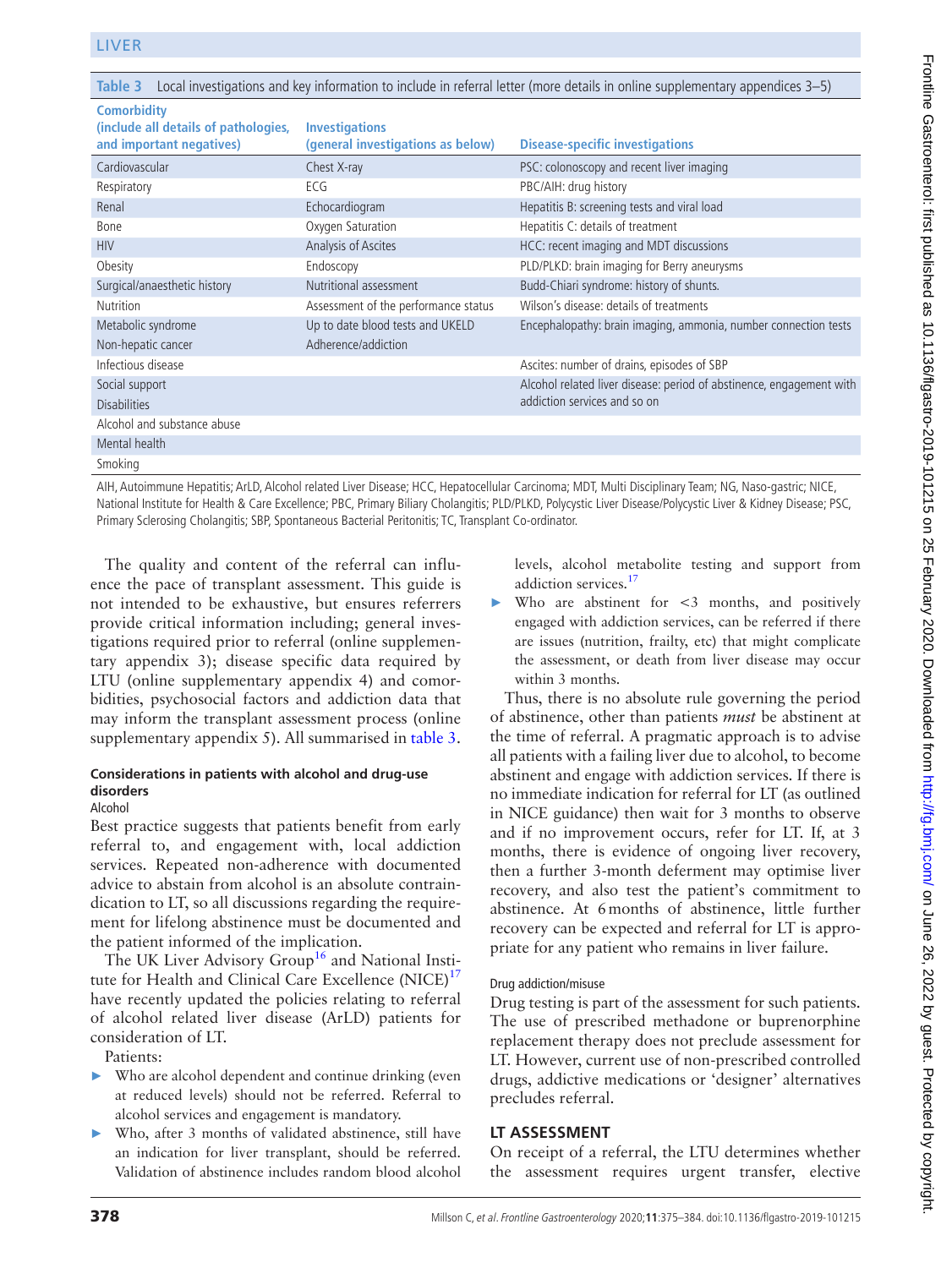

<span id="page-4-0"></span>**Figure 2** Flow diagram displaying the process of LT assessment from initial referral through workup and listing meeting, to monitoring on the list and either transplant/ death or suspension from the list. The roles and responsibilities of the local unit and the TC are shown. LT, liver transplant; MDT, multi-disciplinary team; NG, naso-gastric; TC, transplant coordinator; UKELD, UK Model for End-Stage Liver Disease

inpatient review, outpatient review or a combination approach. The referral-to-decision times of LTUs should be available for patients and referring hospitals (see [figure](#page-4-0) 2). $18$ 

The aims of the liver transplant assessment are:

- To confirm the hepatological diagnosis.
- ► To confirm medical treatment has been optimised.
- To confirm that LT remains the most appropriate option.
- ► To evaluate mental and physical health comorbidities.
- ► To identify any contraindications.
- To ensure patients are fully informed of LT.

The transplant assessment is managed by the transplant coordinator (TC) and performed by the core MDT, consisting of physician, surgeon, anaesthetist, social worker, TC and dietician with additional input from pharmacist, addiction specialist, renal physician, oncologist and psychiatrist (see online supplementary [appendix 6\)](https://dx.doi.org/10.1136/flgastro-2019-101215).

#### **Transplant coordinator**

The LT evaluation is supervised by the TC.<sup>[19](#page-8-16)</sup> The TC communicates directly with the patient and family/ support network. This relationship evolves over the assessment process and beyond, depending on progress ([figure](#page-4-0) 2). The TC gains invaluable insight into the candidate.

<span id="page-4-1"></span>

| Absolute and relative contra-indications to LT<br>Table 4                                                  |                                            |  |
|------------------------------------------------------------------------------------------------------------|--------------------------------------------|--|
| <b>Absolute contraindications</b>                                                                          | <b>Relative contraindications*</b>         |  |
| Untreated HIV*                                                                                             | Inadequate social support                  |  |
| Severe extrahepatic disease with<br>predicted mortality > 50% at 5 years<br>including psychiatric disorder | Smoking                                    |  |
| Severe irreversible pulmonary disease                                                                      | Certain anatomical variants                |  |
| Ongoing alcohol misuse                                                                                     | Extensive previous abdominal<br>surgery    |  |
| Active illicit drug use                                                                                    | BMI $>40$ kg/m <sup>2</sup>                |  |
| Certain anatomic variants                                                                                  | Poor clinic attendance and/or<br>adherence |  |
| Ongoing extra-hepatic sepsis*                                                                              |                                            |  |
| Active or previous extra-hepatic<br>malignancyt                                                            |                                            |  |
| Liver cancer outside criteria*                                                                             |                                            |  |
| *These contra-indications can be temporary and require discussion with                                     |                                            |  |

LTU. †LT is considered for patients with neuroendocrine tumours (requires referral to national panel).<sup>46</sup>

BMI, body mass index; LT, liver transplant; LTU, liver transplant unit.

As up to 40% of assessments are declined, the TC's role includes advising and supporting such individuals, especially those who assumed referral *automatically* implied acceptance onto the waiting list. For patients accepted onto the waiting list, the TC communicates with patient's referring hospital, GP and community services. The TC provides an explanation of what patients can expect while waiting and when called in for LT.

#### **Indications for LT**

The transplant hepatologist confirms the primary liver condition (section 2), makes certain that medical treatment has been optimised, and ensures disease specific investigations are completed (see online supplementary [appendices 3-5\)](https://dx.doi.org/10.1136/flgastro-2019-101215).

## **Contraindications to LT**

[Table](#page-4-1) 4 describes absolute and relative contraindications to LT.

## **Conclusion of transplant assessment**

#### MDT decisions

Following assessment, candidates are discussed at the MDT meeting with three potential outcomes: decline, defer, or accept. For those declined, the option of a second opinion, from another transplanting centre, is discussed with the patient and carers either by the hepatologist or the TC. Responsibility for such a further referral rests with the patient's local physician or GP.

Some patients require further optimisation such as nutritional or cardio-respiratory input, prior to activation on the waiting list. Such 'deferred' patients require re-discussion, once the additional elements are addressed.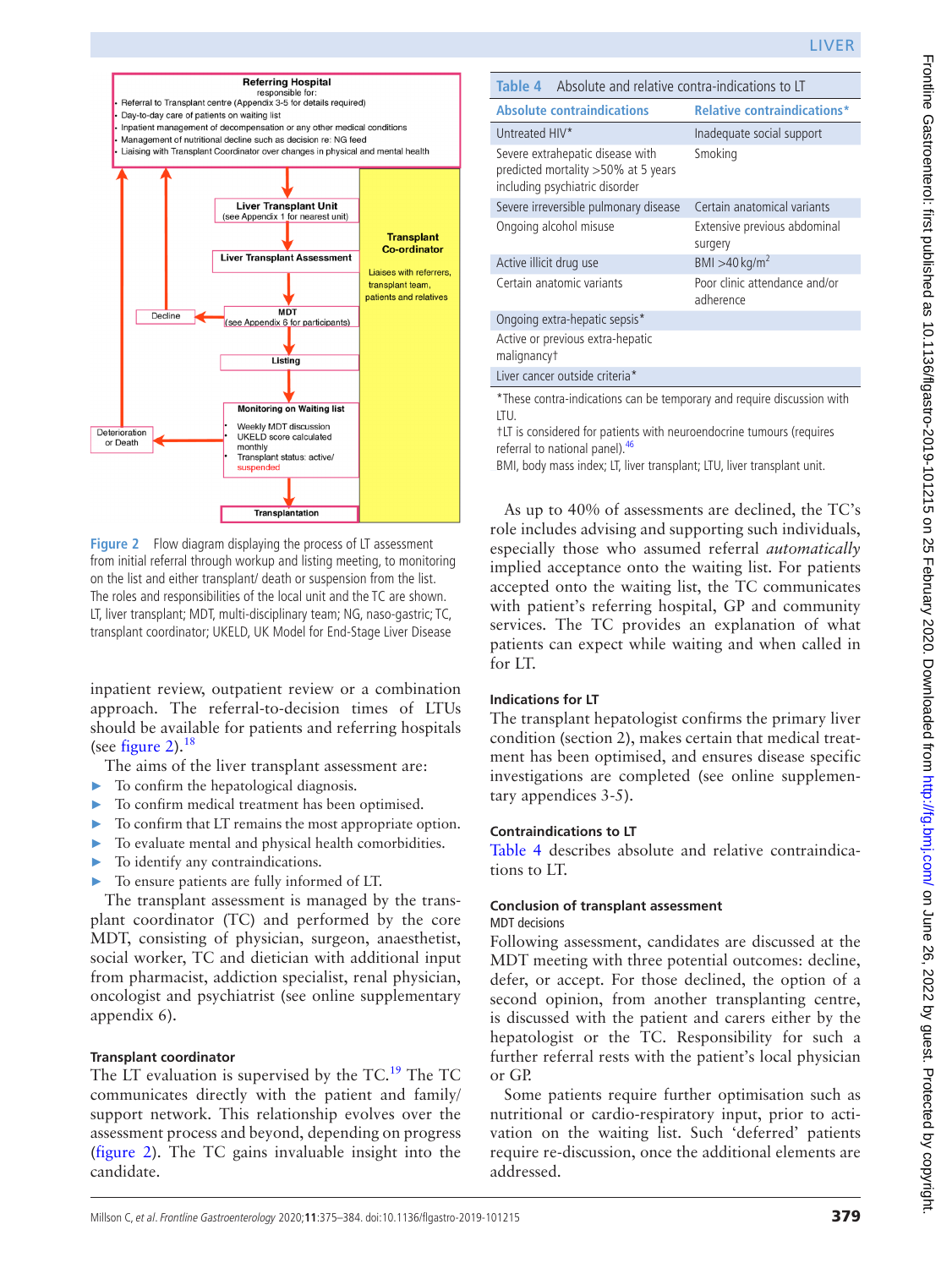The remainder of assessments will be 'accepted' and placed on the LT waiting list. The option of live donation will be discussed, if appropriate.

#### **Consent for LT**

Consent for LT for candidates who retain mental capacity includes the general guidance for individuals undergoing any clinical intervention (see [www.gmc-uk.](www.gmc-uk.org) [org](www.gmc-uk.org)). However, the nature and risks of solid organ transplantation, means the process is more complex. Fuller guidance is given by the British Transplantation Society and National Health Service Blood and Transplant ([https://bts.org.uk/wpcontent/uploads/2016/09/12\\_](https://bts.org.uk/wpcontent/uploads/2016/09/12_BTS_NHS_Consent_April_2013-1.pdf) BTS NHS Consent April 2013-1.pdf). LTU's provide oral and written information concerning the risks and benefits of LT for patients and their carers, incorporating outcomes, donor organ related risks (infective, malignant, autoimmune, metabolic and others), procedure risks, disease recurrence and the need for adherence and life-long follow-up. The right to decline certain organs is carefully discussed (see Part 2, [figure](#page-2-0) 1).

#### **How to manage the patient on the WAITING LIST Waiting list**

During 2015–2016, 1161 patients joined the LT waiting list in the UK. At 1-year post-registration, 73% of patients had received a LT, 9% had died waiting or been removed due to deterioration. A further 4% were removed for other reasons such as clinical improvement, non-compliance or at patient's request. The remaining 14% were still waiting.<sup>3</sup>

The waiting times depend on several factors, including recipient blood group, size and illness severity (i.e. UKELD score). The median waiting time is currently 135 days, though this is shorter for recipients who are blood group AB (56 days), A (84 days) and B (129 days) than blood group O (256 days).<sup>[3](#page-8-6)</sup> Details of organ allocation are outlined in Part 2.

#### **Monitoring on the waiting list**

Patients listed for LT must be monitored closely for changes in their clinical circumstances. The 'local' team manage *all* the patient's routine care, but as this may impact on their suitability for LT, regular and careful communication with the LTU, via the TC is essential (see [figure](#page-4-0) 2).

#### **Optimisation of patients on the waiting list** Managing deterioration

Patients on the LT waiting list frequently present with decompensation to their referring hospital. This decompensation carries a significant mortality risk.<sup>[20](#page-8-17)</sup>

The Lancet Standing Commission on Liver Disease has highlighted the need to focus on improving the care for acutely ill, hospitalised patients with liver disease.<sup>21</sup> Ideally, hospitals should have in place a 'care bundle' for patients admitted with decompensated cirrhosis. $^{22}$  $^{22}$  $^{22}$ 

#### Management of listed patients in the referring hospital

Patients on LT waiting list require monthly review in gastroenterology/hepatology outpatient clinics for nutritional review, blood-sampling, UKELD calculation and surveillance tests for cirrhosis. The LTU should be appraised of any deterioration, as listing status may need reviewing. Transfer to the LTU for acute deterioration is sometimes necessary, but if not, the confidence of patients and their carers is enhanced when there is open dialogue between the local hospital and the LTU.

#### Nutrition

Most patients with end-stage cirrhosis are malnourished $^{23}$  $^{23}$  $^{23}$  and malnutrition in recipients predicts poorer outcome after  $LT^{24}$   $25$  LTUs recommend a nutritional supplement for patients on the waiting list for the bene-ficial effect on anthropomorphic indices.<sup>[26](#page-8-22)</sup> Obesity is increasingly common among patients on the waiting list for LT. Sarcopenic obesity, or severe muscle depletion in the setting of obesity, is reported in almost half of obese patients with cirrhosis and is associated with an increased risk of pre-LT mortality. For patients with compensated cirrhosis, traditional lifestyle modifications are safe, but very low calorie diets (<1000 calories/day) are not safe. For decompensated cirrhotics, low-calorie diets may exacerbate sarcopenia and malnutrition, so such patients should maintain caloric intake with higher protein, nutrient-rich foods. $27$ 

#### Exercise

There is little data on exercise in patients waiting for LT. However, exercise programmes known as 'prehabilitation' can improve functional capacity and postoperative outcomes in patients with liver disease awaiting major surgery. $28$  Recently, the Birmingham group published a proposal to clarify this issue in patients awaiting  $LT^{29}$  Most centres advise a sustained exercise target of up to 25minutes daily, depending on the individual patients pre-existing activity levels and physical impairments. A step-counter (available as an app) is helpful for target setting and the Birmingham team's proposal also incorporates specific advice on functional resistance exercise training that can readily be carried out at home. $^{29}$  $^{29}$  $^{29}$ 

#### Other lifestyle factors

Lifestyle factors are central to survival both on the waiting list and beyond. Patients should be supported to make positive and sustainable lifestyle behaviour changes.

Active engagement with alcohol services is key for any ArLD patient and this may be a condition for listing. Alcohol use rates of 15%–25% have been reported for patients on LT waiting lists so ongoing monitoring (blood, urine, breath or hair) and support are essential. $30$  Most centres require random testing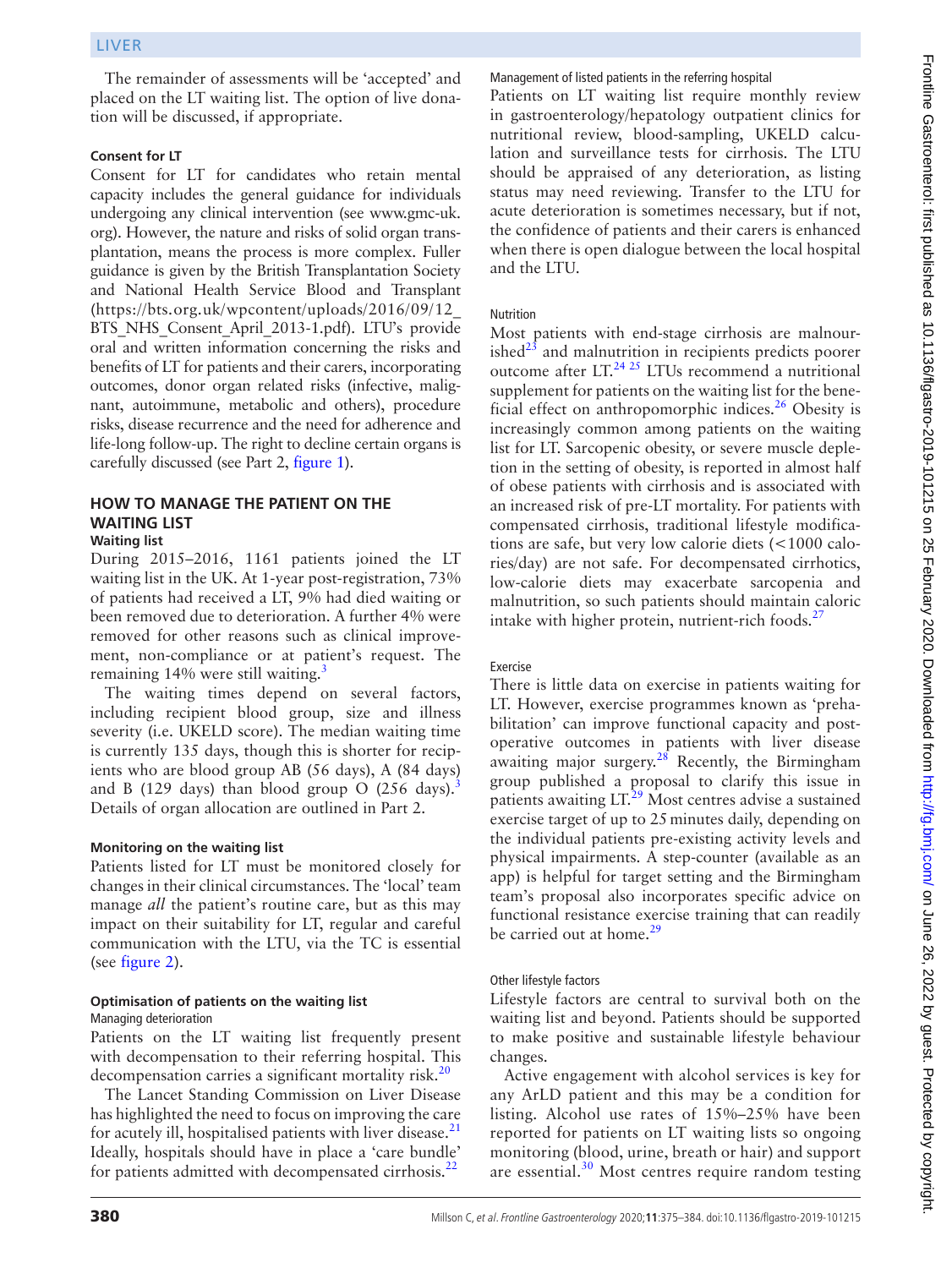for patients listed for ArLD and will liaise with the local hospital to facilitate timing and frequency.

Active smoking increases all-cause mortality at 5 and 10 years after  $LT^{31}$  due to additional surgical complications, more cardiovascular disease, sepsis and solid-organ malignancy.<sup>31-34</sup> Smokers must engage in a smoking cessation programme and if smoking cessation is a condition for listing, patients should expect carbon monoxide breath-testing.

#### Psychosocial support

Patients listed for LT have high rates of psychological distress and depression which reduces quality of life, adaptive coping and functional status.<sup>35</sup> Significant depression reduces pretransplant survival.<sup>[36](#page-8-29)</sup> Waiting times, concern about deterioration, organ scarcity and false-alarms contribute to patient anxiety. All patients require screening for depression and management accordingly.

Patients and carers receive education, including attendance at patient information sessions at the time of listing. This should include access to 'expert patients', information on LT services, the patient pathway, support groups and services offering psychological, social and spiritual/cultural support. The LTU have a transplant healthcare professional available 24/7 for telephone advice for patients and carers and ongoing contact with TC, specialist nurses and a social worker, as necessary.

## **PALLIATIVE CARE AND LT**

Liver transplantation is the gold standard treatment for many patients with ALF, CLF and liver cancer, however, almost half of those assessed are declined and 20% patients die while waiting, meaning four people die for every one transplanted. Patients with CLD have a variable level of access to palliative care services, which can vary in quality.<sup>[37 38](#page-8-30)</sup>

By definition, those listed for LT have advanced disease and therefore, concomitant physical and psychosocial issues. Patients suffer from a high physical symptom burden<sup>39 40</sup>; symptoms are often complex and dramatic, frequently necessitating hospital admission $41$  with a poor evidence base to support the use of many drugs. Patients also suffer

#### **Key points**

- ► Consider all patients with decompensated CLD for liver transplantation
- ► Discuss all ALF patients with LTU
- ► Provide LTU with details of primary liver disease and comorbidities in mental & physical health
- ► Patients on transplant waiting list are the shared responsibility of referrer and LTU
- The palliative care needs of the patient are a critical part of the transplant assessment process.

complex psychosocial issues including the stigma of liver disease, complex socioeconomic background circumstances and uncertainty associated with the potential for re-compensation and the possibility of transplantation.

Maintaining hope while ensuring an appropriate holistic assessment of the patient's needs is challenging for everyone involved in delivering care. Discussions on end-of-life care including preferences, is an essential component in the management of patients with advanced liver disease, including those awaiting LT.

Early palliative care intervention can improve quality of life by improving symptom burden and mood, alongside less aggressive treatment and a reduction in hospitalisation.<sup>[42 43](#page-9-2)</sup> An assessment of palliative care needs should form an integral part of any transplant assessment process. Collaborative working is essential at a time of such great uncertainty if the overall quality of life for these patients and their carers is to be improved.

#### **Conclusions**

- ► All patients with decompensated CLD, should be considered for LT.
- All ALF patients should be discussed with the LTU and transferred in timely fashion, if appropriate.
- LT may be considered for variant syndromes, HCC and various other non-liver failure indications after discussion with LT team.
- ► The LTU require details of diagnosis, comorbidity, nutritional status and frailty in order to complete evaluation.
- Patients on the LT waiting list are shared between the referring centre and LTU. Good communication between the various healthcare professionals is critical. For patients who deteriorate, candid discussions with individuals and their relatives coupled with timely utilisation of palliative care services should optimise outcome for all concerned.

#### **Author affiliations**

<sup>1</sup>Department of Hepatology, York Teaching Hospitals NHS Foundation Trust, York, UK

<sup>2</sup>Pharmacy department, King's College Hospital NHS Foundation Trust, London, UK

<sup>3</sup>South West Liver Unit, Plymouth Hospitals NHS Trust, Plymouth, UK

4 Liver Unit, University Hospitals Birmingham NHS Foundation Trust, Birmingham, UK

<sup>5</sup>Department of Cellular Pathology, University of Birmingham, Birmingham, UK 6 Department of Hepatology, York Teaching Hospitals NHS Foundation Trust, York, UK

<sup>7</sup> Liver Transplantation Service, Leeds Teaching Hospitals NHS Trust, Leeds, UK 8 Department of Hepatology, Cambridge University Hospitals NHS Foundation Trust, Cambridge, UK

<sup>9</sup> Liver Unit, The Newcastle Upon Tyne Hospitals NHS Foundation Trust, Newcastle upon Tyne, UK

<sup>10</sup>Liver Transplantation & HPB Surgery, King's College Hospital NHS Foundation Trust, London, UK

<sup>12</sup>Liver Unit, University Hospitals Birmingham NHS Foundation Trust, Birmingham, UK

<sup>&</sup>lt;sup>11</sup>Liver Transplantation & HPB surgery, University Hospitals Birmingham NHS Foundation Trust, Birmingham, UK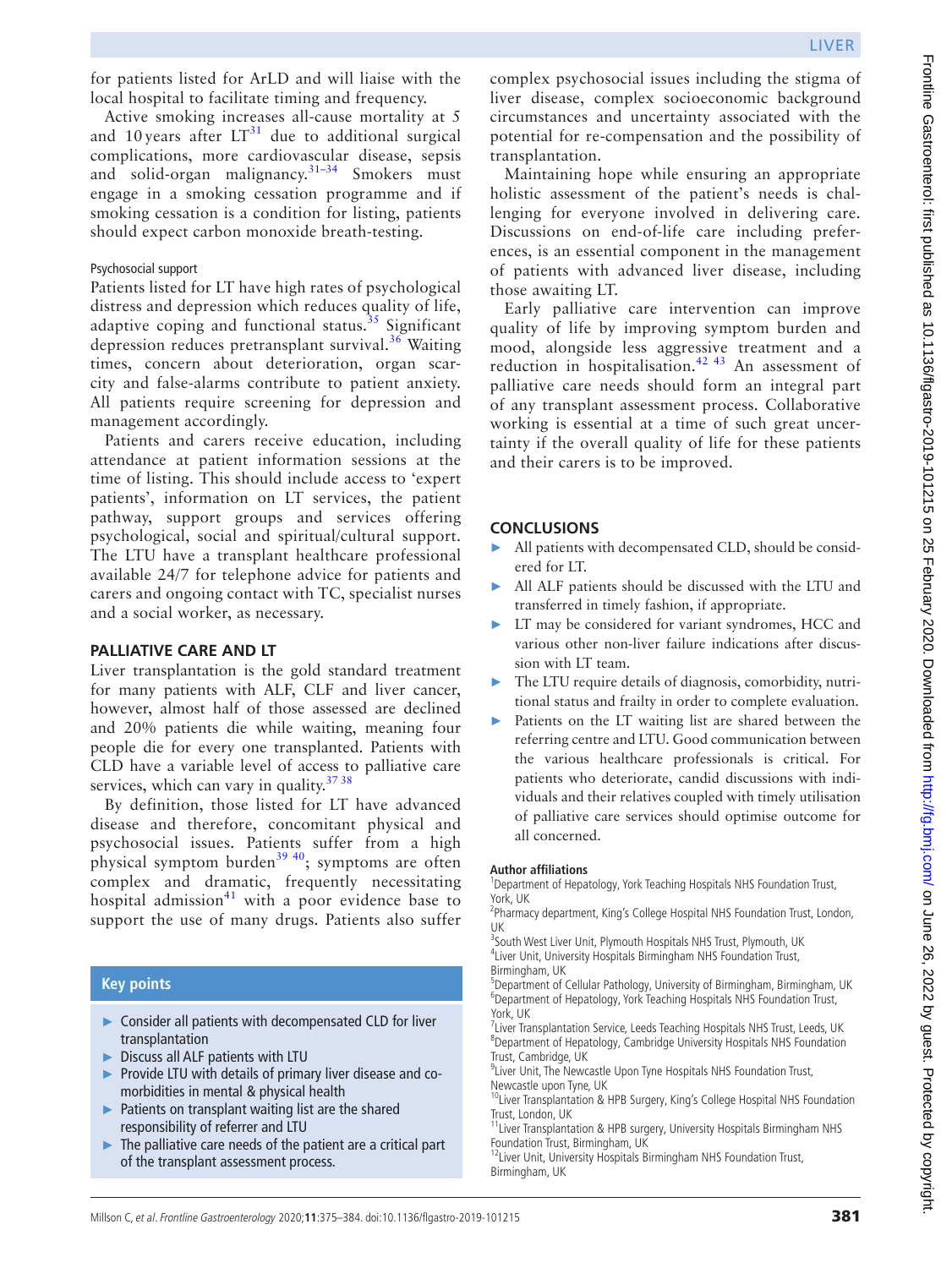<sup>13</sup>Liver Transplantation & HPB Surgery, Leeds Teaching Hospitals NHS Trust, Leeds, UK

<sup>14</sup>Pharmacy department, York Teaching Hospitals NHS Foundation Trust, York, UK

<sup>15</sup>Palliative Care Medicine, King's College Hospital NHS Foundation Trust, London, UK

<sup>16</sup>Liver Transplantation Service, Royal Free London NHS Foundation Trust, London, UK

<sup>17</sup>Scottish Liver Transplant Unit, Royal Infirmary of Edinburgh, Edinburgh, UK <sup>18</sup>Department of Hepatology, Royal Free London NHS Foundation Trust, London,

UK 19Department of Hepatology, Royal Free London NHS Foundation Trust, London, UK

<sup>20</sup>Liver Unit, University Hospitals Birmingham NHS Foundation Trust, Birmingham, UK

**Acknowledgements** Two individuals, Ms Lorna Tong and Mrs Elizabeth Crawshaw, read the manuscripts and offered critique as 'expert patients' and the authors are grateful for their critical input. The authors are thankful to Ms Robyn Southeran from the Medical Illustration department at York Hospital NHS FT.

**Contributors** There were 20 authors involved in the production of these two articles concerning liver transplantation. The original project was divided into an introduction, nine sections and a conclusion. From that original outline, the sections were written by writing groups and then collated. The nine sections were then divided into two halves for the purposes of publication, after discussion with the editor of FG. Each contributor provided editing input, to the project, as the manuscript went through its many iterations. The specific contribution/participation of each contributor are as follows: CM (consultant hepatologist in a DGH): senior author. Initiated section divisions, collected manuscripts. Contributed to writing by adding DGH aspects to all part 1 and management of post-transplant patient section. Edited all tables and oversaw the process. CM is responsible for overall content as guarantor. A Considine is a consultant pharmacist. She co-wrote the section on the Immunosuppression agents in Part 2 with Prof Neuberger and gave input into Part 1 particularly with the 'disease specific considerations' and where medication interactions can occur. MC (consultant transplant hepatologist): Co-authored the section on 'Management of the patient on the waiting list' and then read both Part 1 and 2 of final submission as an additional critique for all sections. Critical role in planning and acquisition of data for inclusion into guideline, along with evaluation of relevance to project. Final manuscript editing and approval. AH (consultant transplant hepatologist): Co-authored the section on 'How to refer', and then drew up the tables and added valuable additional input, as well as re-write participation for the sections, when the original submission was too lengthy. Critical role in planning, final manuscript editing and approval. SH is a consultant histopathologist and wrote the section on cellular rejection in Part 2. He added valuable oversight in Part 1, particularly as both parts were too lengthy and required significant reduction in word count. JH (consultant hepatologist in a DGH) wrote the section on Transplant assessment and with KJ refined this section, to focus on the DGH referrer. JH also read both completed parts to provide the DGH perspective on these elements of liver transplantation and ensure focus was correct for that audience. Critical role in planning and acquisition of data for inclusion into Part 1 of guideline, along with evaluation of relevance to project. Part 1 and 2 final manuscript editing and approval. KJ (Transplant co-ordinator) provided section on the Transplant co-ordinator and then gave critical input for aspects on process of organ selection along with RP (below). Critical role in planning and acquisition of data for inclusion into guideline, along with evaluation of relevance to project. Final manuscript editing and approval JL (consultant transplant hepatologist) coauthored the section on 'How to refer' and provided editorial input for part 2. Critical role in planning and acquisition of data for inclusion into guideline, along with evaluation of relevance to project. Final manuscript editing and approval SM (consultant transplant hepatologist) co-authored the section on 'How to manage the patient on the waiting list' bringing

together the co-ordinators input with the transplant centre and the interaction with secondary care referring centre. Providing insights from both sides of the secondary/tertiary care interaction and then editing the initial contribution of the section to a more manageable section. Ensuring relevance of data collected for the project along with final manuscript editing and approval KM (consultant transplant surgeon) contributed to the section in part 2 on Transplant surgery and outcomes. KM also provided input in Part 1 into section on Transplant assessment and previous surgery. Critical role in planning and acquisition of data for inclusion into guideline, along with evaluation of relevance to project. Final manuscript editing and approval DM (consultant transplant surgeon) co-authored the section on Transplant surgery with KM and post-transplant surgical complications. He also provided input in Part 1 into section on Transplant assessment and previous surgery. Critical role in planning and acquisition of data for inclusion into guideline, along with evaluation of relevance to project. Final manuscript editing and approval JN (consultant transplant hepatologist) wrote the section on Post-Transplant Immunosuppression with the aid of A Considine. Prof Neuberger also contributed to the Part 1 in editorial role, when he helped with the original concept, he provided a critical role following the original guideline production and prior to it's splitting into two halves (Part 1 and 2) and ensuring correct focus was maintained when the manuscript was reduced in size. RP (consultant transplant surgeon) wrote the section on organ allocation and donation. He also made a significant contribution to the post-operative care and complications sections and the pre-op evaluation (Part 1). Critical role in planning and acquisition of data for inclusion into guideline, along with evaluation of relevance to project. Final manuscript editing and approval AP (Liver Pharmacist) contributed to Part 2 immunosuppression section, but also gave useful input into Part 1 and 2 from point of view of medication and drug interactions, particularly with viral hepatitis treatment. Critical role in evaluating data for inclusion into guideline, along with maintain relevance to project. Final manuscript editing and approval WP (Consultant in Palliative Care) authored the section on Palliative Care and Transplantation in Part 1. Her contribution in Part 2 was proof-reading and providing critical input. Critical role in planning and acquisition of data for inclusion into guideline, along with evaluation of relevance to project. Final manuscript editing and approval LS is a Transplant co-ordinator. She contributed to the section on How to refer a patient for liver transplant (Part 1) and gave input into section on Organ allocation (Part 2). Critical role in planning and acquisition of data for inclusion into guideline, along with evaluation of relevance to project. Final manuscript editing and approval KS (consultant transplant hepatologist) wrote the section on 'When to refer' in Part 1, but also gave significant editorial input to entire project, at the time of the section merge and subsequent division into two halves. Critical role in planning and acquisition of data for inclusion into guideline, along with evaluation of relevance to project. Final manuscript editing and approval DT and RW (consultant transplant hepatologists) co-authored the section on Transplant outcomes. They provided critical input into Part 1 as well, with respect to referral process. Critical role in planning and acquisition of data for inclusion into guideline, along with evaluation of relevance to project. Final manuscript editing and approval. DT (consultant transplant hepatologist) co-authored the section on Postoperative care and complications (nonsurgical). DT also supported the entire process by helping the lead author with editing sections and discussion of tables, pictures, deciding on section inclusion, data relevance and final manuscript editing and approval.

**Funding** The authors have not declared a specific grant for this research from any funding agency in the public, commercial or not-for-profit sectors.

**Competing interests** None declared.

**Patient consent for publication** Not required.

**Provenance and peer review** Not commissioned; externally peer reviewed.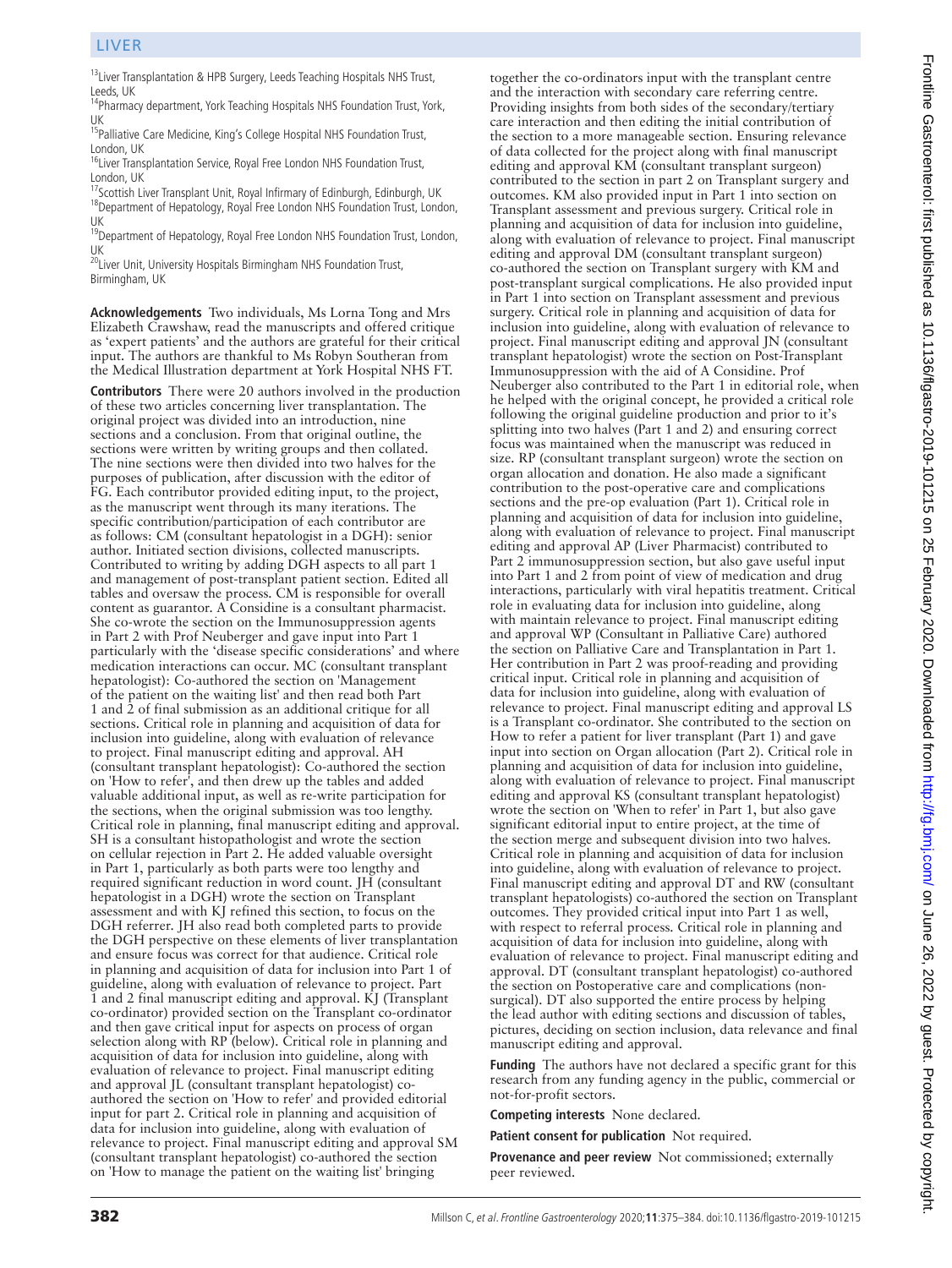**Open access** This is an open access article distributed in accordance with the Creative Commons Attribution Non Commercial (CC BY-NC 4.0) license, which permits others to distribute, remix, adapt, build upon this work noncommercially, and license their derivative works on different terms, provided the original work is properly cited, appropriate credit is given, any changes made indicated, and the use is noncommercial. See: [http://creativecommons.org/licenses/by-nc/4.](http://creativecommons.org/licenses/by-nc/4.0/)  $0/$ .

#### **ORCID iD**

Charles Millson <http://orcid.org/0000-0001-6989-9497>

#### **References**

- <span id="page-8-0"></span>1 Calne RY. Transplantation of the liver. *[Ann Surg](http://dx.doi.org/10.1097/00000658-197808000-00001)* 1978;188:129–38.
- 2 Neuberger J. Liver transplantation in the United Kingdom. *[Liver Transpl](http://dx.doi.org/10.1002/lt.24462)* 2016;22:1129–35.
- <span id="page-8-6"></span>3 NHS Blood and Transplant. *Annual report on liver transplantation 2015/2016*.
- <span id="page-8-1"></span>4 Devlin J, O'Grady J. Indications for referral and assessment in adultliver transplantation: a clinical guideline. *[Gut](http://dx.doi.org/10.1136/gut.45.2008.vi1)* 1999;45:vi1–22.
- <span id="page-8-2"></span>5 BASL. Guidelines on referral for liver transplant assessment, 2012. Available: [http://odt.nhs.uk/pdf/advisory\\_group\\_papers/](http://odt.nhs.uk/pdf/advisory_group_papers/LAG/referral_for_transplantation.pdf) [LAG/referral\\_for\\_transplantation.pdf](http://odt.nhs.uk/pdf/advisory_group_papers/LAG/referral_for_transplantation.pdf)
- <span id="page-8-3"></span>6 European Association for the Study of the Liver. Electronic address: easloffice@easloffice.eu. EASL clinical practice guidelines: liver transplantation. *[J Hepatol](http://dx.doi.org/10.1016/j.jhep.2015.10.006)* 2016;64:433–85.
- <span id="page-8-4"></span>7 Wendon, J, Cordoba J, Dhawan A, *et al*. EASL clinical practical guidelines on the management of acute (fulminant) liver failure. *[J Hepatol](http://dx.doi.org/10.1016/j.jhep.2016.12.003)* 2017;66:1047–81.
- <span id="page-8-5"></span>8 Martin P, DiMartini A, Feng S, *et al*. Evaluation for liver transplantation in adults: 2013 practice guideline by the American association for the study of liver diseases and the American Society of transplantation. *[Hepatology](http://dx.doi.org/10.1002/hep.26972)* 2014;59:1144–65.
- <span id="page-8-7"></span>9 European liver transplant registry. Available: [http://www.eltr.](http://www.eltr.org) [org](http://www.eltr.org)
- <span id="page-8-8"></span>10 Khan R, Koppe S. Modern management of acute liver failure. *[Gastroenterol Clin North Am](http://dx.doi.org/10.1016/j.gtc.2018.01.005)* 2018;47:313–26.
- <span id="page-8-9"></span>11 Blackmore L, Bernal W. Acute liver failure. *[Clin Med](http://dx.doi.org/10.7861/clinmedicine.15-5-468)* 2015;15:468–72.
- <span id="page-8-10"></span>12 EASL practice guidelines for the management of patient with decompensated cirrhosis. *Journal of Hepatology*. In Press.
- <span id="page-8-11"></span>13 Jalan R, Moreau R, Kamath PS, *et al*. Acute-On-Chronic liver failure: a distinct clinical condition. *Seminars in Liver Disease* 2016;36:107–8.
- <span id="page-8-12"></span>14 UKELD. Calculator. Available: [https://nhsbtdbe.blob.core.](https://nhsbtdbe.blob.core.windows.net/%20umbraco-assets-corp/./ukeld_calculator-2.xls) [windows.net/ umbraco-assets-corp/./ukeld\\_calculator-2.xls](https://nhsbtdbe.blob.core.windows.net/%20umbraco-assets-corp/./ukeld_calculator-2.xls)
- 15 Sapisochin G, Bruix J. Liver transplantation for hepatocellular carcinoma: outcomes and novel surgical approaches. *[Nat Rev](http://dx.doi.org/10.1038/nrgastro.2016.193)  [Gastroenterol Hepatol](http://dx.doi.org/10.1038/nrgastro.2016.193)* 2017;14:203–17.
- <span id="page-8-13"></span>16 . Available: [http://odt.nhs.uk/pdf/liver\\_selection\\_policy.pdf](http://odt.nhs.uk/pdf/liver_selection_policy.pdf)
- <span id="page-8-14"></span>17 Clinical guideline [CG115]. Nice guidance: Alcohol-use disorders: diagnosis, assessment and management of harmful drinking and alcohol dependence. Available: [http://www.nice.](http://www.nice.org.uk/guidance/cg115) [org.uk/guidance/cg115](http://www.nice.org.uk/guidance/cg115)
- <span id="page-8-15"></span>18 Mathur AK, Talwalkar J. Quality measurement and improvement in liver transplantation. *[J Hepatol](http://dx.doi.org/10.1016/j.jhep.2018.02.034)* 2018;68:1300–10.
- <span id="page-8-16"></span>19 . Available: [https://www.odt.nhs.uk/odt-structures-and](https://www.odt.nhs.uk/odt-structures-and-standards/organ-donation-retrieval-and-transplantation-teams/role-of-transplant-recipient-co-ordinator/)[standards/organ-donation-retrieval-and-transplantation-teams/](https://www.odt.nhs.uk/odt-structures-and-standards/organ-donation-retrieval-and-transplantation-teams/role-of-transplant-recipient-co-ordinator/) [role-of-transplant-recipient-co-ordinator/](https://www.odt.nhs.uk/odt-structures-and-standards/organ-donation-retrieval-and-transplantation-teams/role-of-transplant-recipient-co-ordinator/)
- <span id="page-8-17"></span>20 Moreau R, Jalan R, Gines P, *et al*. CANONIC study Investigators of the EASL–CLIF Consortium. acute-on-chronic liver failure is a distinct syndrome that develops in patients with acute decompensation of cirrhosis. *Gastroenterology* 2013;144:1426–3.

<span id="page-8-18"></span>21 Williams R, Aspinall R, Bellis M, *et al*. Addressing liver disease in the UK: a blueprint for attaining excellence in health care and reducing premature mortality from lifestyle issues of excess consumption of alcohol, obesity, and viral hepatitis. *[Lancet](http://dx.doi.org/10.1016/S0140-6736(14)61838-9)* 2014;384:1953–97.

**LIVER** 

- <span id="page-8-19"></span>22 McPherson S, Dyson J, Austin A, *et al*. Response to the NCEPOD report: development of a care bundle for patients admitted with decompensated cirrhosis—the first 24 h. *[Frontline Gastroenterol](http://dx.doi.org/10.1136/flgastro-2014-100491)* 2016;7:16–23.
- <span id="page-8-20"></span>23 O'Brien A, Williams R. Nutrition in end-stage liver disease: principles and practice. *[Gastroenterology](http://dx.doi.org/10.1053/j.gastro.2008.02.001)* 2008;134:1729–40.
- <span id="page-8-21"></span>24 Merli M, Giusto M, Gentili F, *et al*. Nutritional status: its influence on the outcome of patients undergoing liver transplantation. *[Liver Int](http://dx.doi.org/10.1111/j.1478-3231.2009.02135.x)* 2010;30:208–14.
- 25 Le Cornu KA, McKiernan FJ, Kapadia SA, *et al*. A prospective randomized study of preoperative nutritional supplementation in patients awaiting elective orthotopic liver transplantation. *[Transplantation](http://dx.doi.org/10.1097/00007890-200004150-00026)* 2000;69:1364–9.
- <span id="page-8-22"></span>26 Tsien CD, McCullough AJ, Dasarathy S. Late evening snack: exploiting a period of anabolic opportunity in cirrhosis. *[J](http://dx.doi.org/10.1111/j.1440-1746.2011.06951.x)  [Gastroenterol Hepatol](http://dx.doi.org/10.1111/j.1440-1746.2011.06951.x)* 2012;27:430–41.
- <span id="page-8-23"></span>27 Spengler EK, O'Leary JG, Te HS, *et al*. Liver transplantation in the obese cirrhotic patient. *[Transplantation](http://dx.doi.org/10.1097/TP.0000000000001794)* 2017;101:2288– 96.
- <span id="page-8-24"></span>28 Dunne DFJ, Jack S, Jones RP, *et al*. Randomized clinical trial of prehabilitation before planned liver resection. *[British Journal of](http://dx.doi.org/10.1002/bjs.10096)  [Surgery](http://dx.doi.org/10.1002/bjs.10096)* 2016;103:504–12.
- <span id="page-8-25"></span>29 Williams FR, Vallance A, Faulkner T. Home-Based exercise therapy in patients awaiting liver transplantation: protocol for an observational feasibility trial. *BMJ Open* 2018;8:e019298.
- <span id="page-8-26"></span>30 Erim Y, Böttcher M, Dahmen U, *et al*. Urinary ethyl glucuronide testing detects alcohol consumption in alcoholic liver disease patients awaiting liver transplantation. *[Liver](http://dx.doi.org/10.1002/lt.21163)  [Transplantation](http://dx.doi.org/10.1002/lt.21163)* 2007;13:757–61.
- <span id="page-8-27"></span>31 Leithead JA, Ferguson JW, Hayes PC. Smoking-Related morbidity and mortality following liver transplantation. *[Liver](http://dx.doi.org/10.1002/lt.21471)  [Transplantation](http://dx.doi.org/10.1002/lt.21471)* 2008;14:1159–64.
- 32 Herrero JI, Pardo F, D'Avola D, *et al*. Risk factors of lung, head and neck, esophageal, and kidney and urinary tract carcinomas after liver transplantation: the effect of smoking withdrawal. *[Liver Transplantation](http://dx.doi.org/10.1002/lt.22247)* 2011;17:402–8.
- 33 Pungpapong S, Manzarbeitia C, Ortiz J. Cigarette smoking is associated with an increased incidence of vascular complications after liver transplantation. *[Liver Transplantation](http://dx.doi.org/10.1053/jlts.2002.34150)* 2002;8:582–7.
- 34 Mathur AK, Ranney DN, Patel SP, *et al*. The effect of smoking on biliary complications following liver transplantation. *[Transplant International](http://dx.doi.org/10.1111/j.1432-2277.2010.01146.x)* 2011;24:58–66.
- <span id="page-8-28"></span>35 De Bona M, Ponton P, Ermani M, *et al*. The impact of liver disease and medical complications on quality of life and psychological distress before and after liver transplantation. *[J](http://dx.doi.org/10.1034/j.1600-0641.2000.033004609.x)  [Hepatol](http://dx.doi.org/10.1034/j.1600-0641.2000.033004609.x)* 2000;33:609–15.
- <span id="page-8-29"></span>36 DiMartini A, Amanda Dew M, Javed L, *et al*. Pretransplant psychiatric and medical comorbidity of alcoholic liver disease patients who received liver transplant. *[Psychosomatics](http://dx.doi.org/10.1176/appi.psy.45.6.517)* 2004;45:517–23.
- <span id="page-8-30"></span>37 NHS Liver Care. *Nhs atlas of variation in healthcare for people with liver disease*. London, 2013.
- 38 NCEPOD report. *Alcohol related liver disease: measuring the units*, 2013.
- <span id="page-8-31"></span>39 Boyd K, Kimbell B, Murray S, *et al*. Living and dying well with end-stage liver disease: time for palliative care? *[Hepatology](http://dx.doi.org/10.1002/hep.25621)* 2012;55:1650–1.
- 40 Hope AA, Morrison RS. Integrating palliative care with chronic liver disease care. *[J Palliat Care](http://dx.doi.org/10.1177/082585971102700105)* 2011;27:20–7.
- <span id="page-8-32"></span>41 Volk ML, Tocco RS, Bazick J, *et al*. Hospital readmissions among patients with decompensated cirrhosis. *[American](http://dx.doi.org/10.1038/ajg.2011.314)  [Journal of Gastroenterology](http://dx.doi.org/10.1038/ajg.2011.314)* 2012;107:247–52.